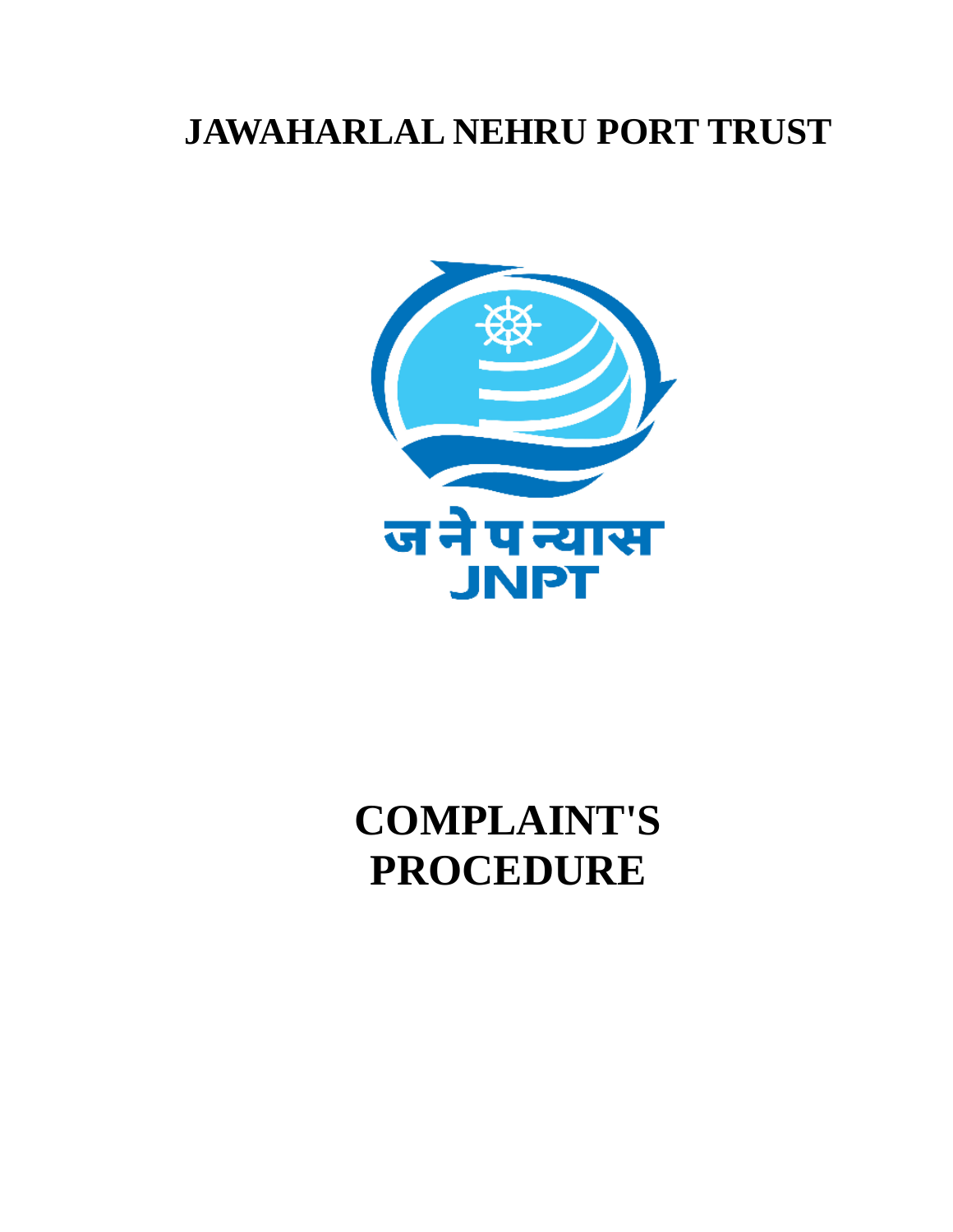# Jawaharlal Nehru Port Trust Complaint Procedure

--

#### **1. Complaints :-**

Complaints are an important source of information about corruption, malpractices and misconduct on the part of public servants. The text of the complaints should be carefully drafted and the details of the complaints should be specific and verifiable. Anyone can give a complaint in writing or orally to the Chief Vigilance Officer. Complaints received orally / verbally are reduced to writing. But before initiating action on oral complaints, the identity of complainants are verified. So the complainant should give his /her name and address in the beginning or end of complaint or in an attached letter. The identity if required is kept secret. Any allegation having a scope for corruption or corrupt practices is having a vigilance angle.

#### **2. Action against false complaints :-**

While genuine complainants are afforded all protection against harassment or victimization, serious notice is taken if a complaint is found to be false or malicious. Severe departmental action can be taken or prosecution can be launched against false complainants.

## **3. Anonymous complaints:-**

No action is taken on anonymous or pseudonymous complaints, No action is taken on oral complaints and also if the complainants refuse to identify themselves.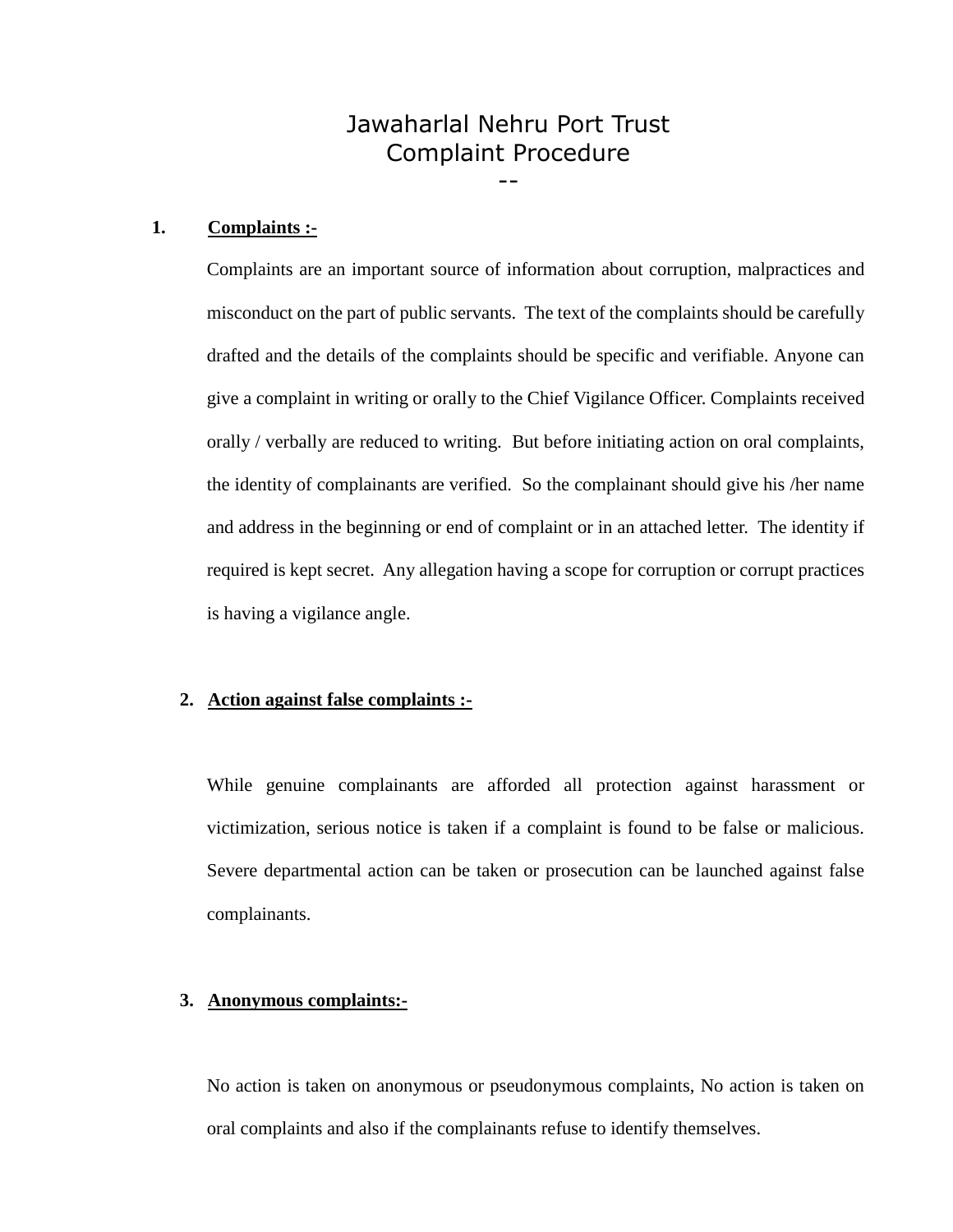#### **4. Vague Complaints:-**

If the complaints are vague in nature and general in nature and does not contain verifiable details, they cannot be investigated and therefore, are not taken into consideration.

#### **5. Procedure for investigation of the complaints:-**

Every complaint having vigilance angle is registered and investigated in a time bound manner. Progress in investigation of the complaint is overseen by CVO, Ministry of Shipping and CVC. Disciplinary action is taken against the employees of JNPT, if the investigation reveal their involvement. Complaints having nexus between JNPT employees and private bodies are referred to the CBI for investigation.

#### **6. Complaints to be lodged with CBI :**

The complaints of following nature may be lodged with CBI :-

- (i) Allegations involving offenses punishable under law which the Delhi Special Police Establishment are authorized to investigate, such as offenses involving bribery, corruption, forgery, cheating, criminal breach of trust, falsification of records etc.
- (ii) Possession of assets disproportionate to known sources of income.
- (iii) Cases in which the allegations are such that their truth cannot be ascertained without making inquiries from non-official persons or those involving examination of non-Government records, books of accounts, etc. and
- (iv) Other cases of complicated nature requiring expert police investigation.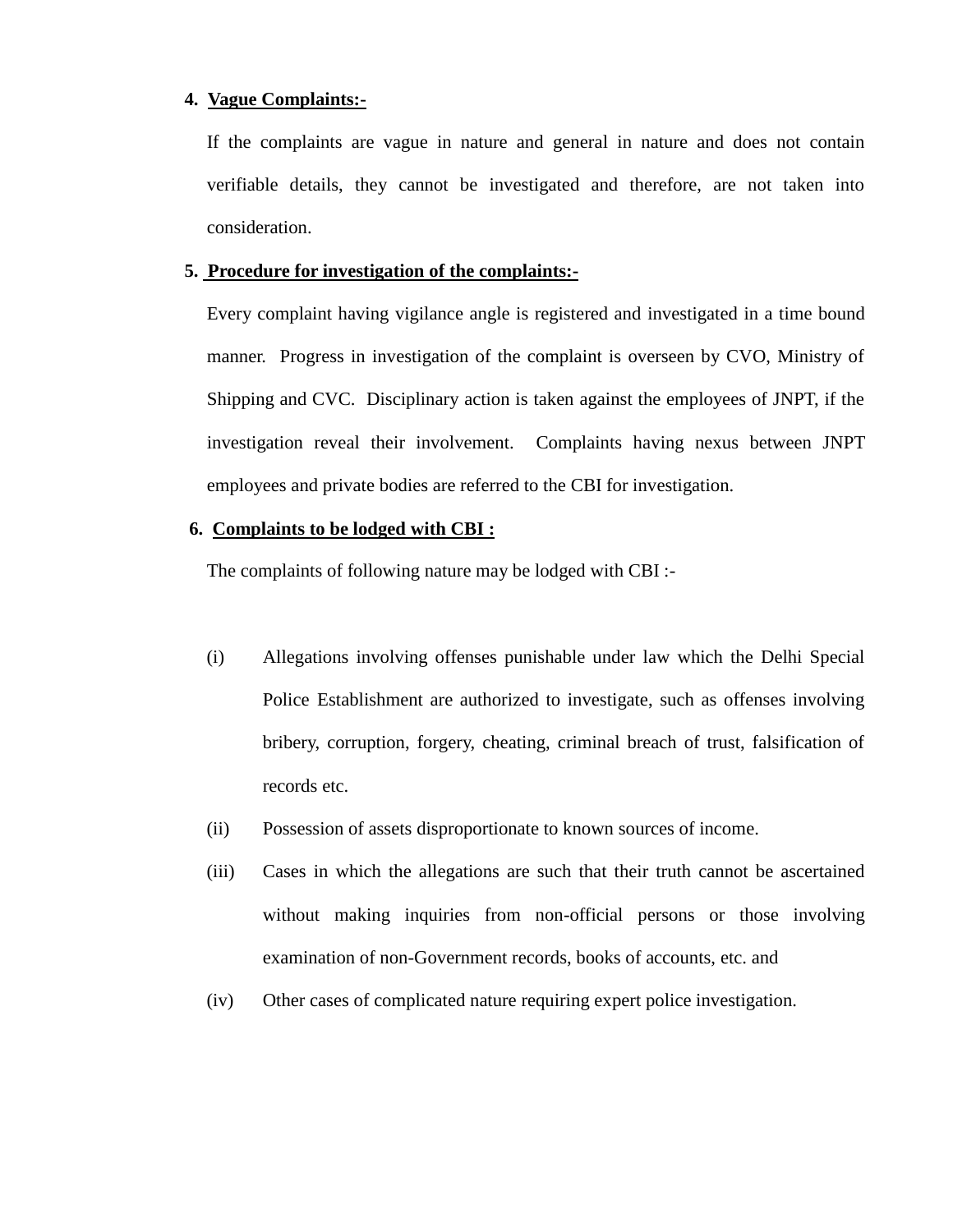# **7. Public Interest Disclosure:-**

A public notice issued by CVC containing resolution on Public Interest Disclosure is enclosed.

# **8. Vigilance Set up of JNPT:-**

Chief Vigilance officer : Shri Anil S. Ramteke (IRSS)

Tel. No. 27242292/27244151 Fax No. 27244150.

E-mail: cvo@jnport.gov.in

Dy. Chief Vigilance Officer : Shri K.M. Anklekar

(Tel. No. 27244061)

E-mail: [kumaranklekar@jnport.gov.in](mailto:kumaranklekar@jnport.gov.in)

---------